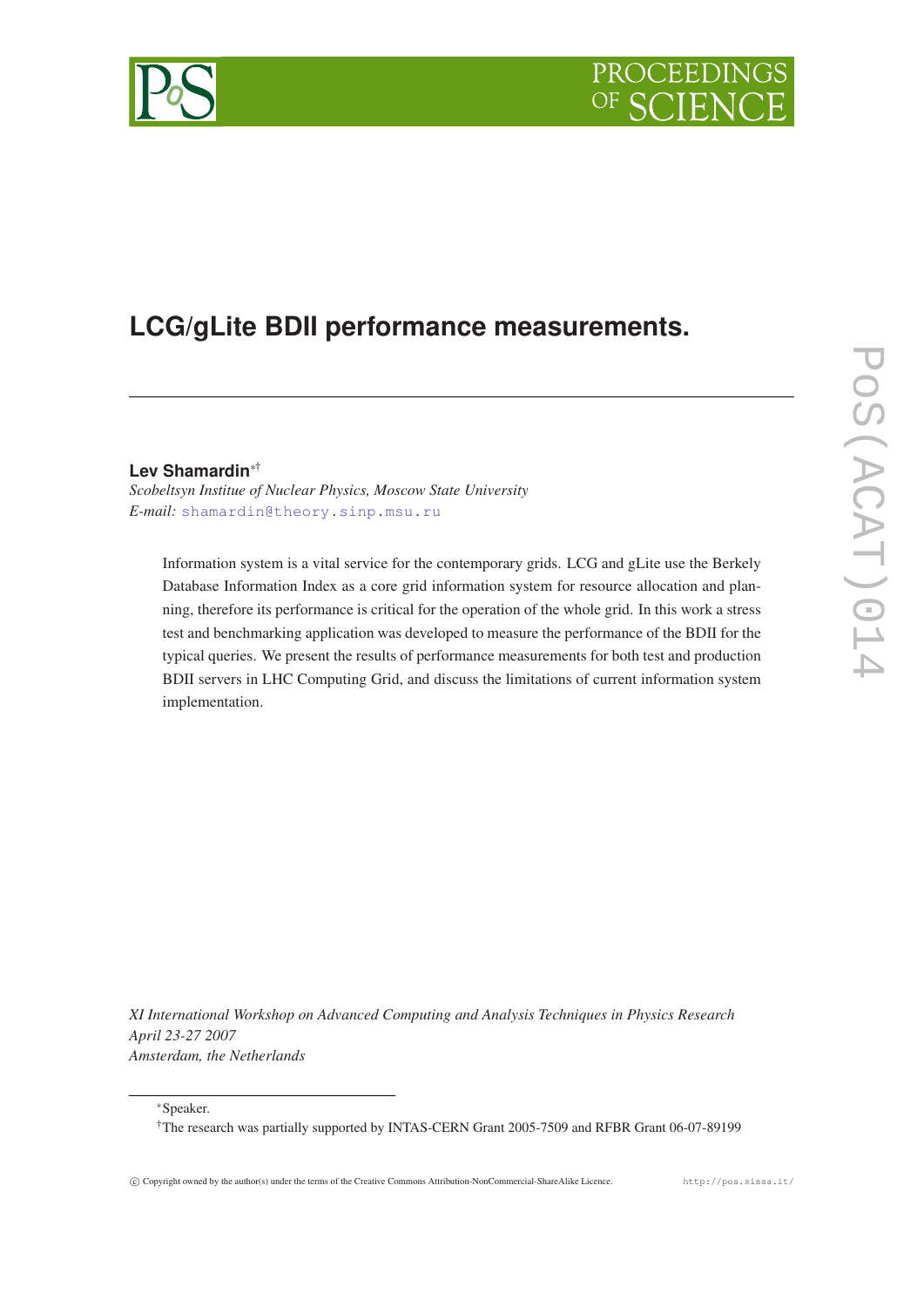## 1. Introduction

The core of the informational system in the LCG/gLite grid is a set of central BDII servers [[1](#page-3-0)], [\[2\]](#page-3-0). BDII server provides information about available resources, their state and general access rules. On the low level BDII is using LDAP protocol to publish a hierarchy of grid resources in a custom schema [[3](#page-3-0)]. The implementation in use is using OpenLDAP 2.x as a server [[4](#page-3-0)].

The Berkeley Database Information Index (BDII) consists of two or more standard LDAP databases that are populated by an update process. Port forwarding is used to enable one database to serve data while the other is refreshing. The update process obtains LDIF from either doing an ldapsearch on LDAP URLs or by running a local script that generates LDIF. The LDIF is then inserted into the LDAP database. Options exist to update the the list of LDAP URLs from a web page and to use an LDIF file from a web page to modify the data before inserting it into the database [\[5\]](#page-3-0).

The BDII performance has a significant influence on the grid efficiency. Failures in the BDII service cause chain reaction failures on data management and workload management software. The goal of this work is to measure the performance and scaling properties of the LCG/gLite BDII server.

### 2. Methodology

At the first stage of the investigations the logging of all queries on a production BDII server was performed during one week. This monitoring showed that the main consumers of the BDII services are the LFC utilities and the Resource Brokers. These two types of queries were chosen as the most representative queries for measuring the BDII performance.

The LFC utilities send two requests in a row to locate the Storage Elements. The filter expressions for these requests written in the LDAP notation [\[6\]](#page-3-0) are:

```
(GlueSEUniqueID=<se_name>)
```
and

```
(&(GlueServiceURI=*<hostname>*)
 (GlueServiceType=srm_v1))
```
The results for such queries are several rows of LDAP data for each query.

The typical query filter expression from the gLite WMS service is

```
(|(objectClass=gluevoview)
```

```
(|(objectClass=gluecesebind)
(|(objectClass=gluece)
   (|(objectClass=gluecluster)
     (objectClass=gluesubcluster)))))
```
The result of such query is a huge dump of grid resources, with typical sizes of 15-20 megabytes.

The proposed testing method is the following. To simulate the simultaneous load from different nodes the LDAP queries are sent from a number of processes in parallel. Each of these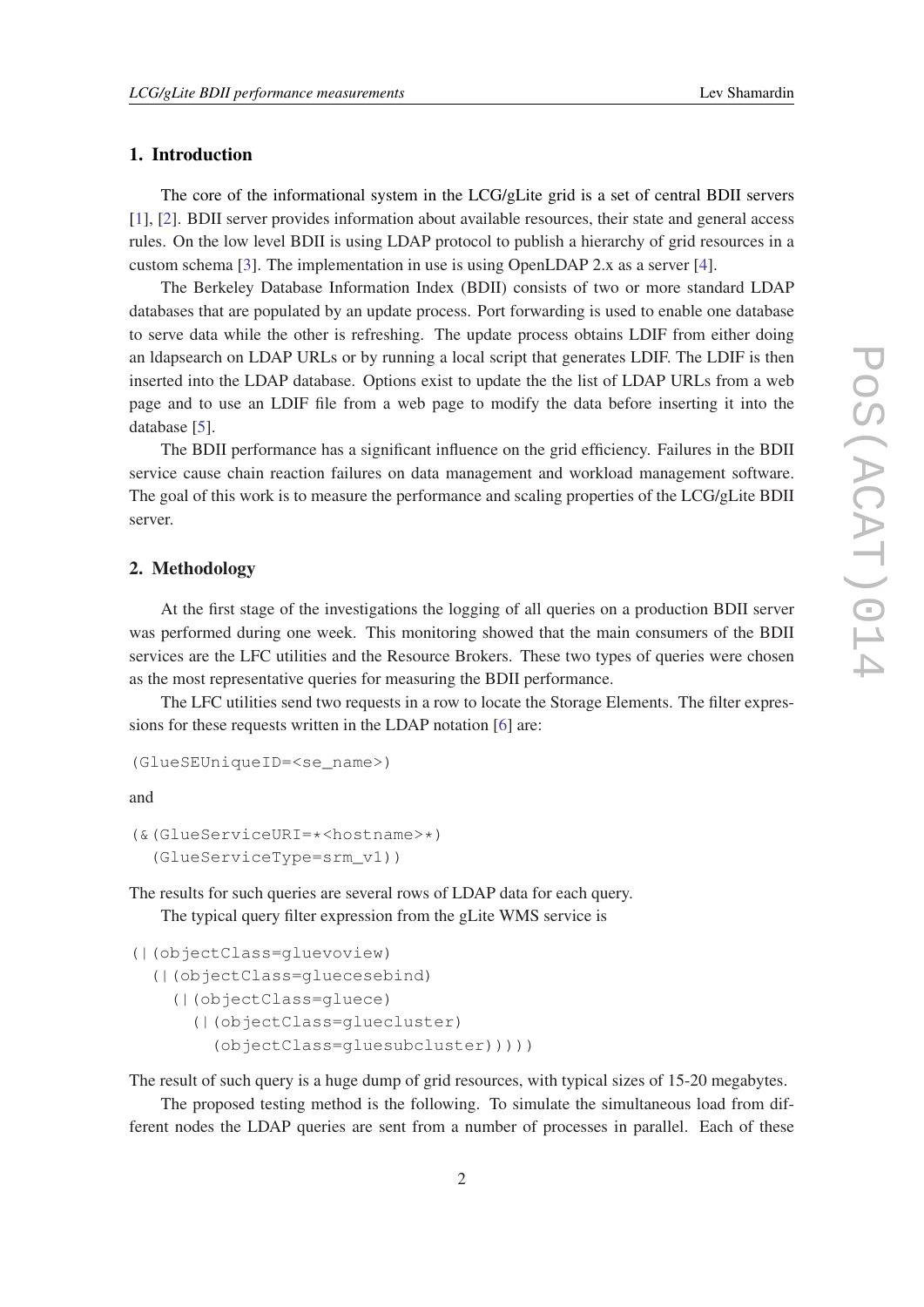processes runs a set of LFC-like and WMS-like queries. The number of queries in each type in a set is equal for all processes, but the queries in each process are shuffled in an own random sequence.

All querying processes are started at the same time. When all the processes finish the results are collected from all processes and analyzed.

The first implementation was written in Perl using the Net::LDAP package [\[7\]](#page-3-0). This implementation appeared to be amazingly slow and memory hungry. Even eight parallel processes were enough to overload the dual dual-core Opteron machine which hosted the performance testing suite and consume more then 1 GB of memory.

The second implementation was rewritten in C using openldap-client libraries [[4\]](#page-3-0). This implementation of the test suite showed excellent performance an very low CPU and memory requirements. All results below were measured using this implementation.

#### 3. Results

Two BDII servers were used in measurements. First server is a single-node BDII server lcg15.sinp.msu.ru for the Russian region of the EGEE grid. The second server is the central LCG/EGEE BDII server lcg-bdii.cern.ch which is implemented as a number of BDII nodes in the round robin.

Figure [1](#page-4-0) shows the response times dependence from the number of sequential queries for different number of parallel queries. LFC-like queries are used. The results are measured for the lcg-bdii.cern.ch server.

It can be seen that there is almost no dependence of the response time from the number of sequential queries sent by the testing process. This means that it is not necessary required to perform measurements with the large sequences of requests.

Figure [2](#page-4-0) shows the response times and response failures dependence from the number of parallel queries for the LFC-like queries for the lcg15.sinp.msu.ru BDII server.

Figure [3](#page-5-0) shows the response times and response failures dependence from the number of parallel queries for the LFC-like queries for the lcg-bdii.cern.ch BDII server.

The results show that the response time dependence from the number of parallel processes is linear and that the BDII can handle a big amount of simultaneous queries even on a single node without any failures but the response times will increase significantly.

Figure [4](#page-5-0) shows the response times dependence from the number of parallel queries for the WMS-like queries for the lcg15.sinp.msu.ru BDII server.

Figure [5](#page-6-0) shows the response times dependence from the number of parallel queries for the WMS-like queries for the lcg-bdii.cern.ch BDII server.

Again, the response time dependence from the number of parallel processes is linear and that the BDII can handle a rather big amount of simultaneous queries even on a single node without any failures but the response times will increase significantly.

### 4. Conclusion

The measurements showed that the BDII performance scales linearly. High loads on the BDII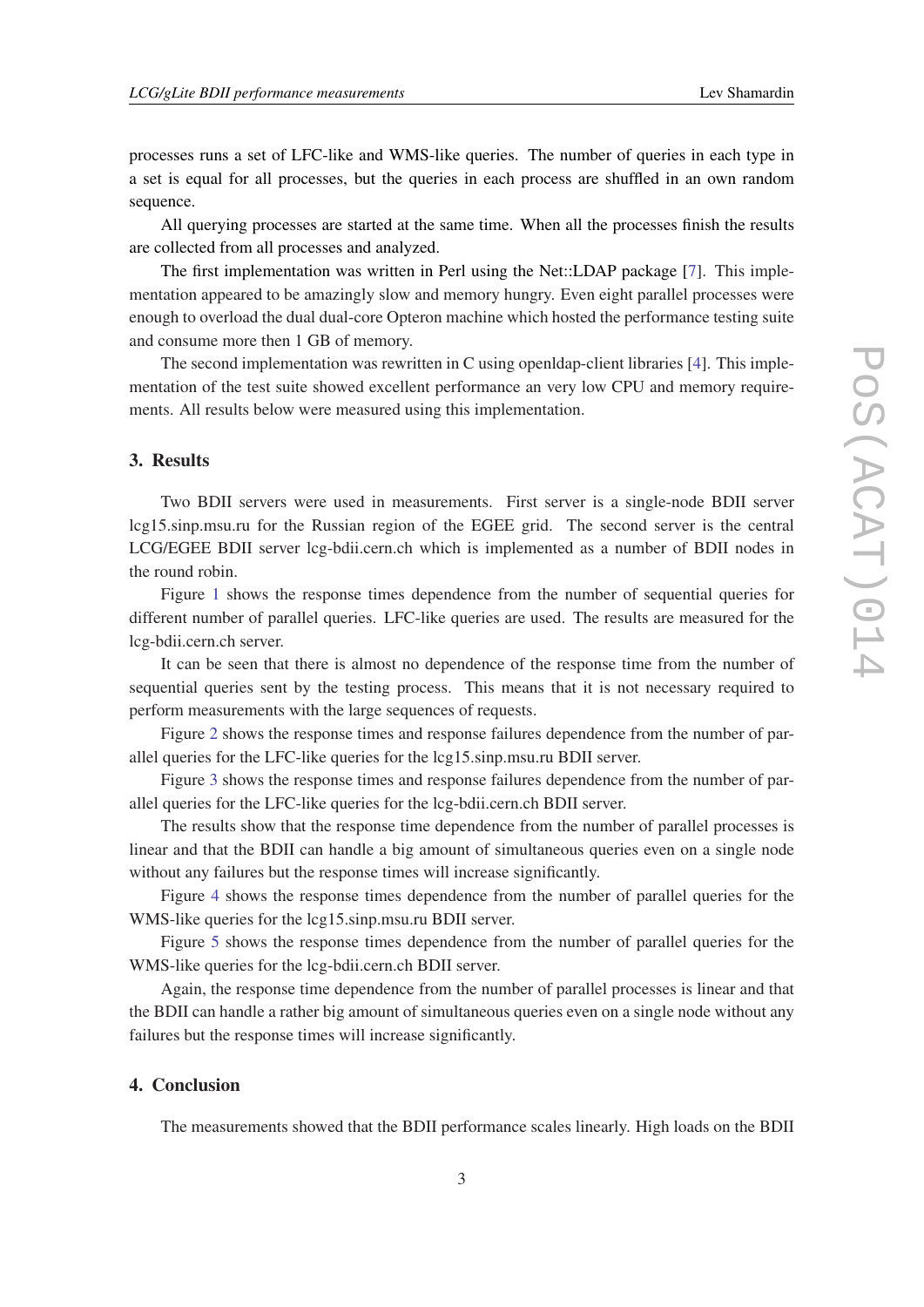<span id="page-3-0"></span>servers may significantly increase response times, but nevertheless the queries will not time out or fail up to very high loads (more then 100 parallel queries per BDII node). It also appeared that the LDAP protocol and implementation for the grid informational service is not very efficient. The data transfer delay for the amount of data for WMS resources dump could be less then 5 seconds with a 100-Mbit network, but the best results for the BDII show more then 20 seconds. It also appeared that the failures in the grid tools relying on the BDII could be reduced if the timeouts for the BDII replies are increased.

Performance characteristics measured in this research were further used in the grid simulations [8]. The simulation shows that though the BDII could serve the required loads, it is used in an inefficient ways in current grids.

The author would like to thank Andrey Kiryanov, Victor Abramovsky, Alexander Kryukov, Andrey Demichev, Gregory Shpiz for useful discussions, and also Mirco Mazzukato and Jürgen Knobloch for their help with the organization of this research.

#### **References**

- [1] M. Lamanna, *The LHC computing grid project at CERN*, *Nuclear Instruments and Methods in Physics Research Section A: Accelerators, Spectrometers, Detectors and Associated Equipment* 543 (2004), no. 1-2 1–6. Proceedings of the IXth International Workshop on Advanced Computing and Analysis Techniques in Physics Research.
- [2] *gLite: Lightweight Middleware for Grid Computing*. http://glite.web.cern.ch/glite/.
- [3] C. Donley, *LDAP Programming, Management, and Integration*. Manning Publicatoins, 1st ed., 2002.
- [4] *OpenLDAP*. http://www.openldap.org/.
- [5] L. Field, *Berkeley Database Information Index*, 2006. Available online, https://twiki.cern.ch/twiki//bin/view/EGEE/BDII.
- [6] T. Howes, *RFC 2254 The String Representation of LDAP Search Filters*. Netscape Communications Corp., 1997.
- [7] *Perl-LDAP*. http://ldap.perl.org/.
- [8] A. Demichev, A. Kryukov, L. Shamardin, and G. Shpiz, *Grid infrastructure analysis with a simple flow model*, . in these proceedings.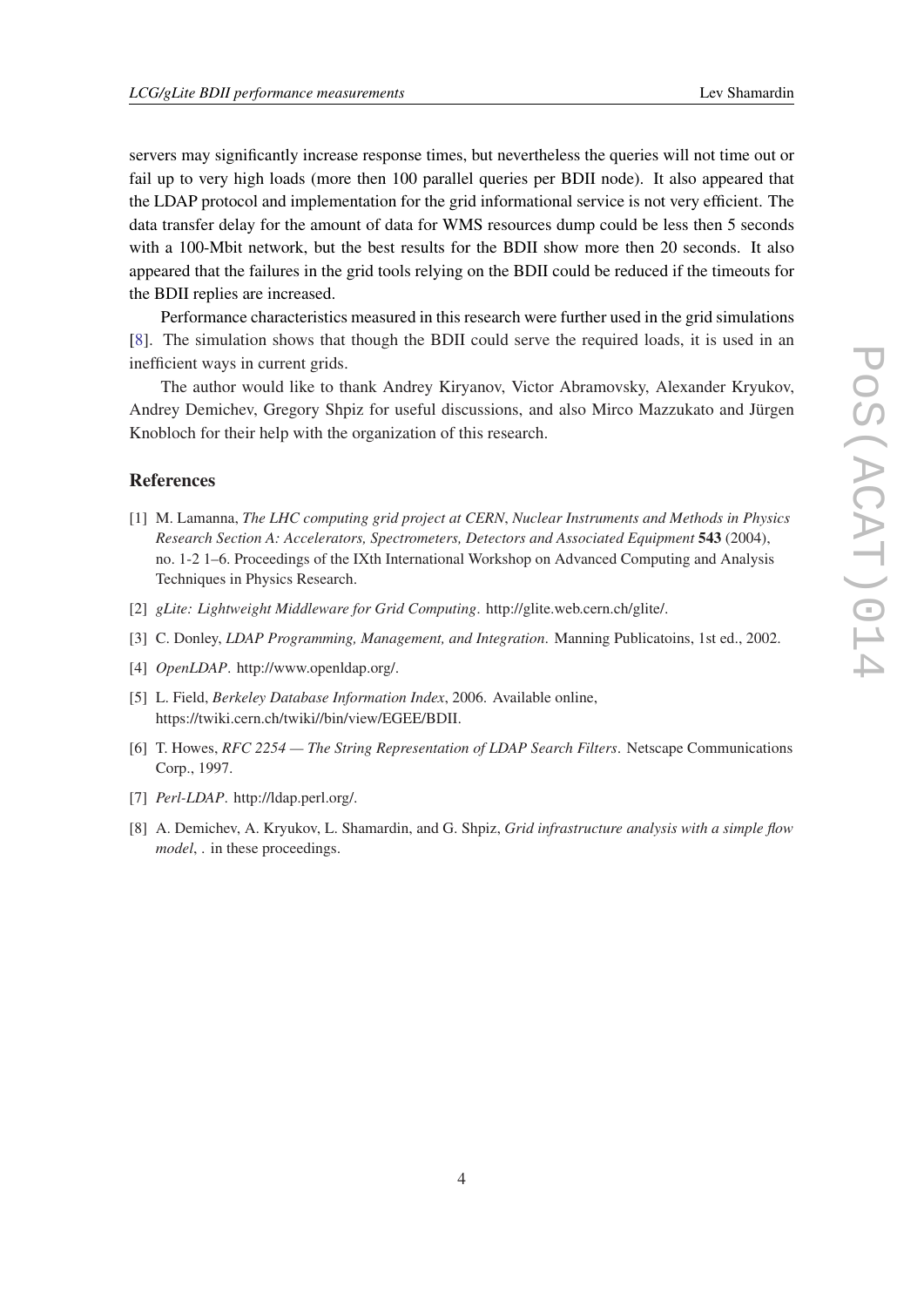<span id="page-4-0"></span>

Figure 1: Dependence of the response times for LFC-like queries from the number of sequential queries for different number of parallel queries.



Figure 2: Dependence of the response times and response failures for LFC-like queries from the number of parallel queries for single node BDII. Error bars show the statistical error, ticks on error bars show results within the  $\sigma$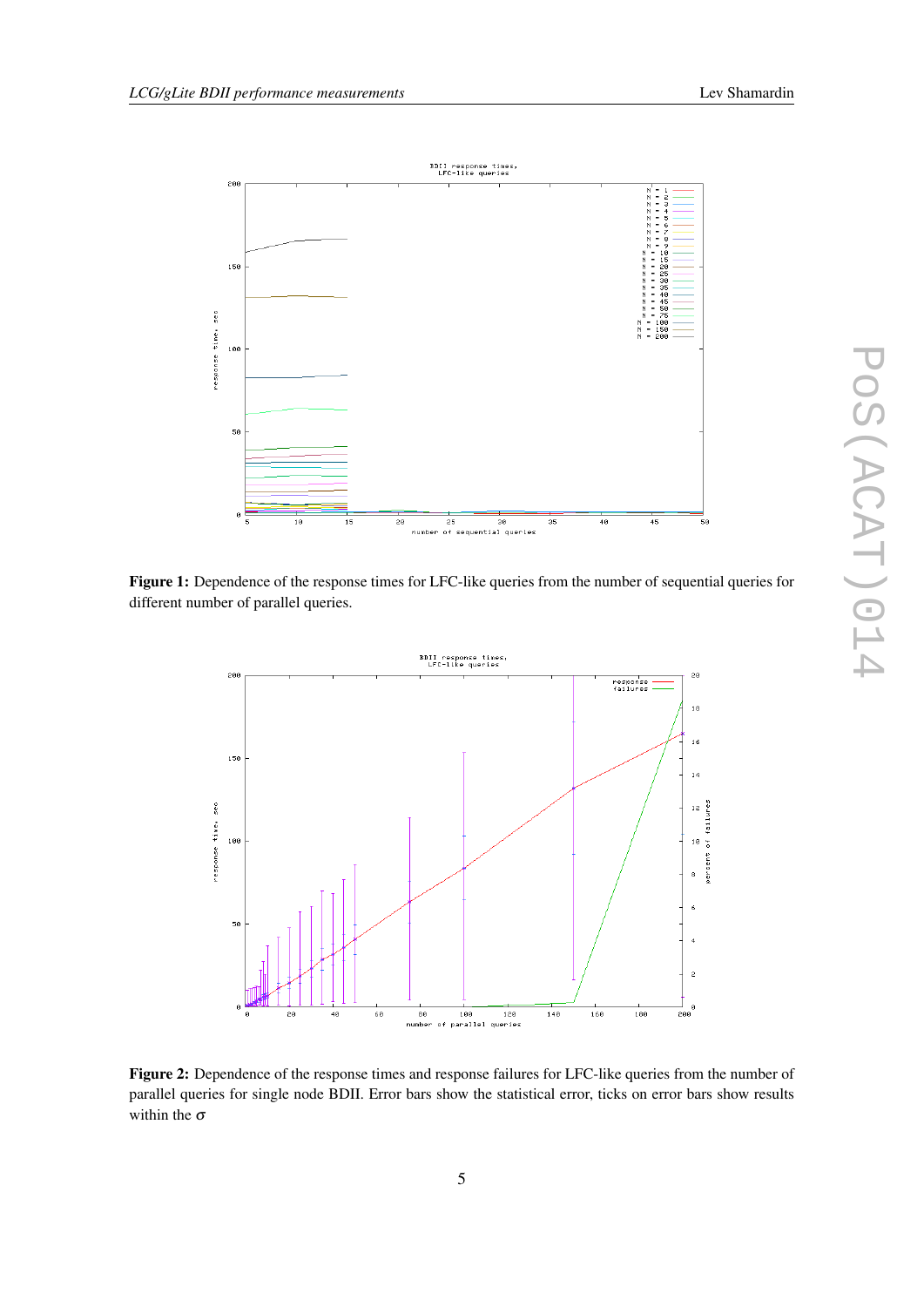<span id="page-5-0"></span>

Figure 3: Dependence of the response times and response failures for LFC-like queries from the number of parallel queries for round robin BDII. Error bars show the statistical error, ticks on error bars show results within the  $\sigma$ 



Figure 4: Dependence of the response times and response failures for WMS-like queries from the number of parallel queries for single node BDII. Error bars show the statistical error, ticks on error bars show results within the  $\sigma$